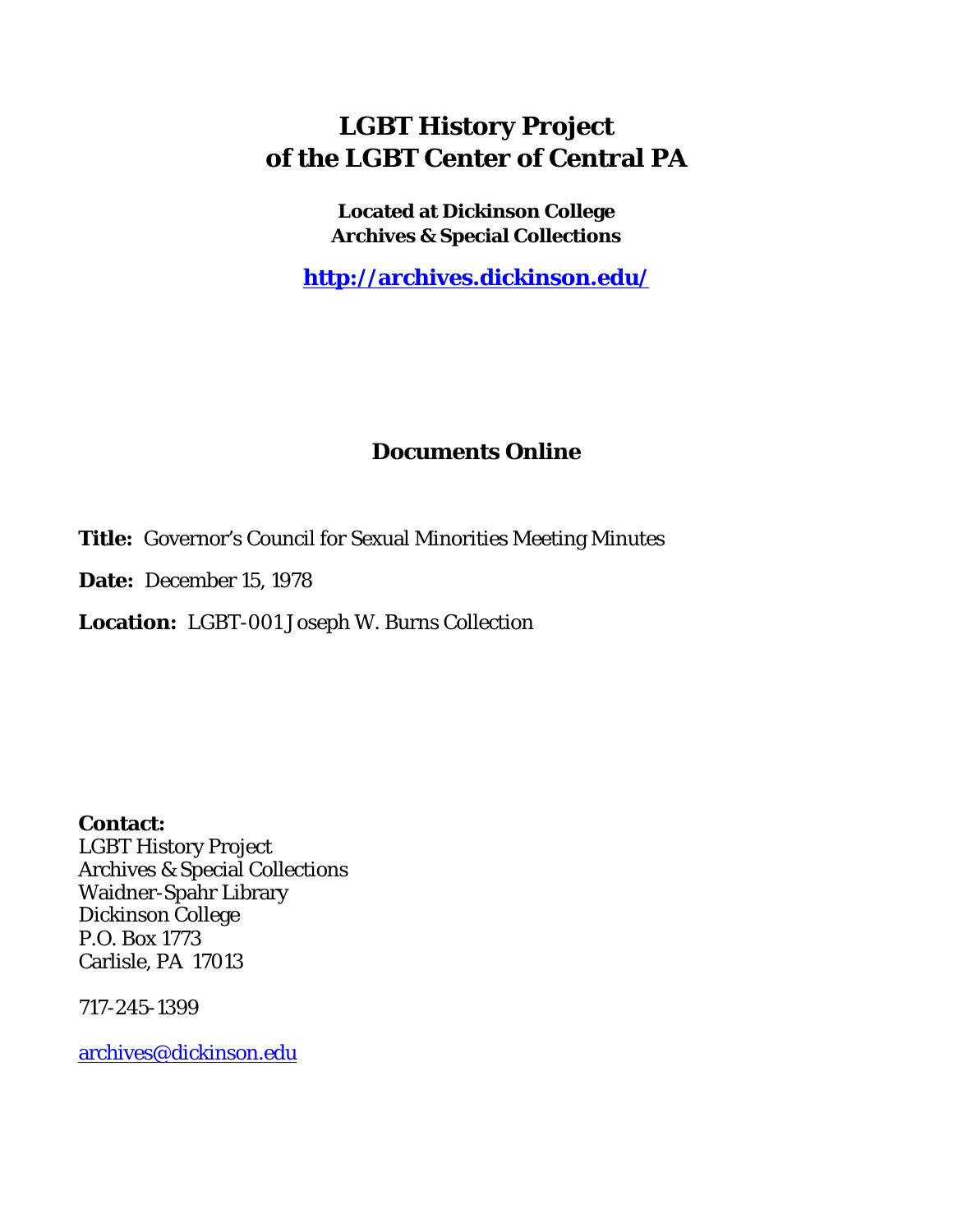

COMMONWEALTH OF PENNSYLVANIA PENNSYLVANIA COUNCIL FOR SEXUAL MINORITIES 238 Main Capitol Building Harrisburg, Pennsylvania

December 15, 1978

## MINUTES

PLEASE NOTE THAT THE COUNCIL NEXT MEETS ON JANUARY 31, 1979 at 1:30 PM in G-12, FINANCE BUILDING, HARRISBURG.

In Attendance: Leslie Phillips, Major John Case, Arthur C. Warner, Gerald Brennon, Walter Lear, Lisa White,Jim Huggins, David Donaldson and Tony Silvestre

## 1. Prison Rape

Major John Case discussed the report of the committee on prison rape which committee includes council representatives and members of the Pennsylvania Prison Society . The committee will be meeting after contacts have been made with possible funding sources. The committees written report will be given out at the next council meeting.

2. Advisory Board to the US Commission on Civil Rights

Tony Silvestre reported that <sup>a</sup> letter requesting agenda time, at the Pennsylvania Advisory Boards meeting is being prepared. Among the issues that will be presented are: unequal enforcement of sodomy laws, use of non-sexually related laws to harass gays e.g. disorderly conduct, segregation of homosexuals in prisons, harassment, arrests, physical abuse and verbal abuse of homosexually identified persons by law enforcement officials, lack of police response to homosexually identified persons, discrimination incondidtions of parole, discrinination in the publication of cases, and discrimination against transsexuals in marriage contract issues, birth certificate information and job discrimination based on legal definitions of sex.

Recommendations to correct these problems and will be presented to the board. Persons interested in these recommendations or the appearance Before the board should contact Tony.

3. Committee on Alcoholism James Huggins and Pam Erdeley

Council members Tony Silvestre and Mary Nancarrow met with Gary Jenson and staff members from the Governor's Council on Drug and Alcohol Abuse. Their response was very positive. They agreed to meet with our Council's committee to discuss training of all D & A counsebors in the state and other issues.